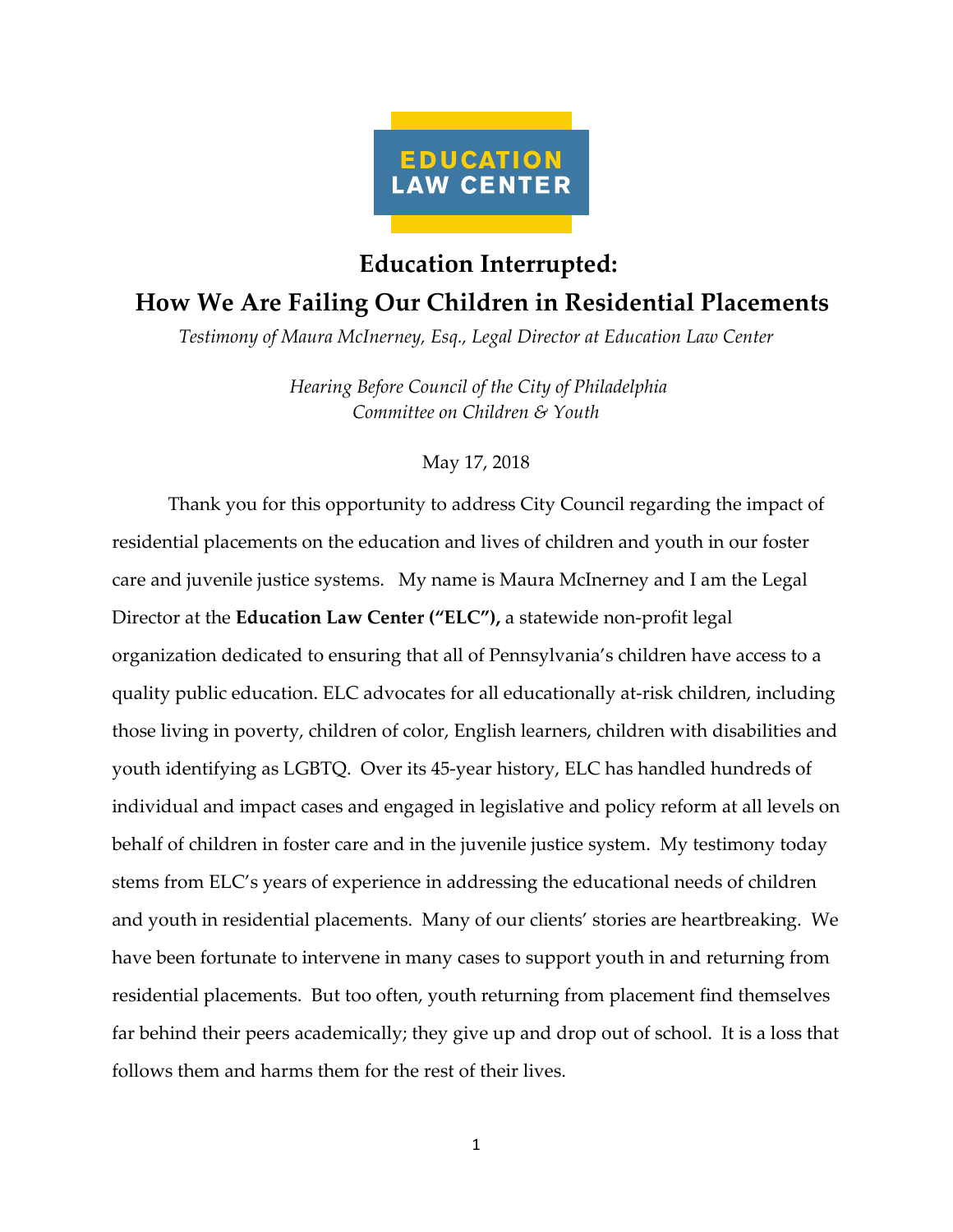It is well documented that system-involved youth are among the most educationally at risk of all student populations. They graduate at lower rates, score lower on standardized tests, have higher rates of special education eligibility, and are more likely to repeat a grade than their non-system involved peers.<sup>[1](#page-1-0)</sup> More than half of Philadelphia youth in foster care, and 64 percent of youth involved in the juvenile justice system do not graduate from high school. [2](#page-1-1) However, children and youth placed in residential placements are at even greater risk of school failure and more likely to drop out. This often leads to a lifetime of unemployment, under-employment, and homelessness.<sup>[3](#page-1-2)</sup> The reasons for this are clear.

*First, children placed in residential settings are required to change schools and are often placed far away from their families and communities*. This significant disruption undermines their ability to stay on track and graduate. Youth who remain

l

<span id="page-1-2"></span>http://www.projectuturn.net/docs/PromiseWorthKeeping.pdf f youth identified as homeless in a point-in-time count had been in foster care or the juvenile justice system. See *Voices of Youth Count Report on Youth Homelessness: Findings from the Youth Count, Brief Youth Survey, and Provider Survey Philadelphia* available at [http://www.philadelphiaofficeofhomelessservices.org/wp-content/uploads/2017/04/voices-of-youth-count](http://www.philadelphiaofficeofhomelessservices.org/wp-content/uploads/2017/04/voices-of-youth-count-philadelphia-9-2017.pdf)[philadelphia-9-2017.pdf.](http://www.philadelphiaofficeofhomelessservices.org/wp-content/uploads/2017/04/voices-of-youth-count-philadelphia-9-2017.pdf) *See also Youth at Risk of Homelessness: Identifying Key Predictive Factors Among Youth Aging Out of Foster Care in Washington State available at* 

*<https://www.dshs.wa.gov/sites/default/files/SESA/rda/documents/research-7-106.pdf>*

<span id="page-1-0"></span><sup>&</sup>lt;sup>1</sup> Philadelphia youth with a history of child welfare or juvenile justice involvement score substantially lower on PSSAs, have lower promotion rates, higher rates of absenteeism and special education eligibility and accumulate fewer credits compared to their never-involved peers. Youth involved in the juvenile justice system have the lowest graduation rate of any subgroup at 36%, and only 30% score proficient in reading and math in 8th grade. *See Supporting the Needs of Students Involved in the Foster Care and Juvenile Justice Systems,* (CHOP PolicyLab, 2014) available at

[http://policylab.chop.edu/sites/default/files/pdf/publications/PolicyLab\\_Report\\_Supporting\\_Students\\_Involved\\_with](http://policylab.chop.edu/sites/default/files/pdf/publications/PolicyLab_Report_Supporting_Students_Involved_with_Child_Welfare_June_2014.pdf) [\\_Child\\_Welfare\\_June\\_2014.pdf.](http://policylab.chop.edu/sites/default/files/pdf/publications/PolicyLab_Report_Supporting_Students_Involved_with_Child_Welfare_June_2014.pdf) *See also Fostering Success in Education: National Fact Sheet on the Educational Outcomes of Children in Foster Care,* (April 2018) available at

[http://fostercareandeducation.org/DesktopModules/Bring2mind/DMX/Download.aspx?portalid=0&EntryId=2100&](http://fostercareandeducation.org/DesktopModules/Bring2mind/DMX/Download.aspx?portalid=0&EntryId=2100&Command=Core_Download) [Command=Core\\_Download\)](http://fostercareandeducation.org/DesktopModules/Bring2mind/DMX/Download.aspx?portalid=0&EntryId=2100&Command=Core_Download) (gathering national and regional studies). *See Southern Education Foundation, Just*  Learning: The Imperative to Transform Juvenile Justice Systems into Effective Educational Systems—A Study of *Juvenile Justice Schools in the South and the Nation* 14 (2014), available at

<http://www.southerneducation.org/getattachment/cf39e156-5992-4050-bd03-fb34cc5bf7e3/Just-Learning.aspx> (2/3 of juveniles entering state institutions were below grade level in math and reading and 44% entering local juvenile justice facilities were below grade level in math and reading).

<span id="page-1-1"></span><sup>2</sup> *A Promise Worth Keeping*, *Advancing the High School Graduation Rate in Philadelphia*, Project U-Turn (2014) available at [http://www.projectuturn.net/docs/PromiseWorthKeeping.pdf.](http://www.projectuturn.net/docs/PromiseWorthKeeping.pdf) 3 According to the 2017 *Voices of Youth Count,* nearly one-third o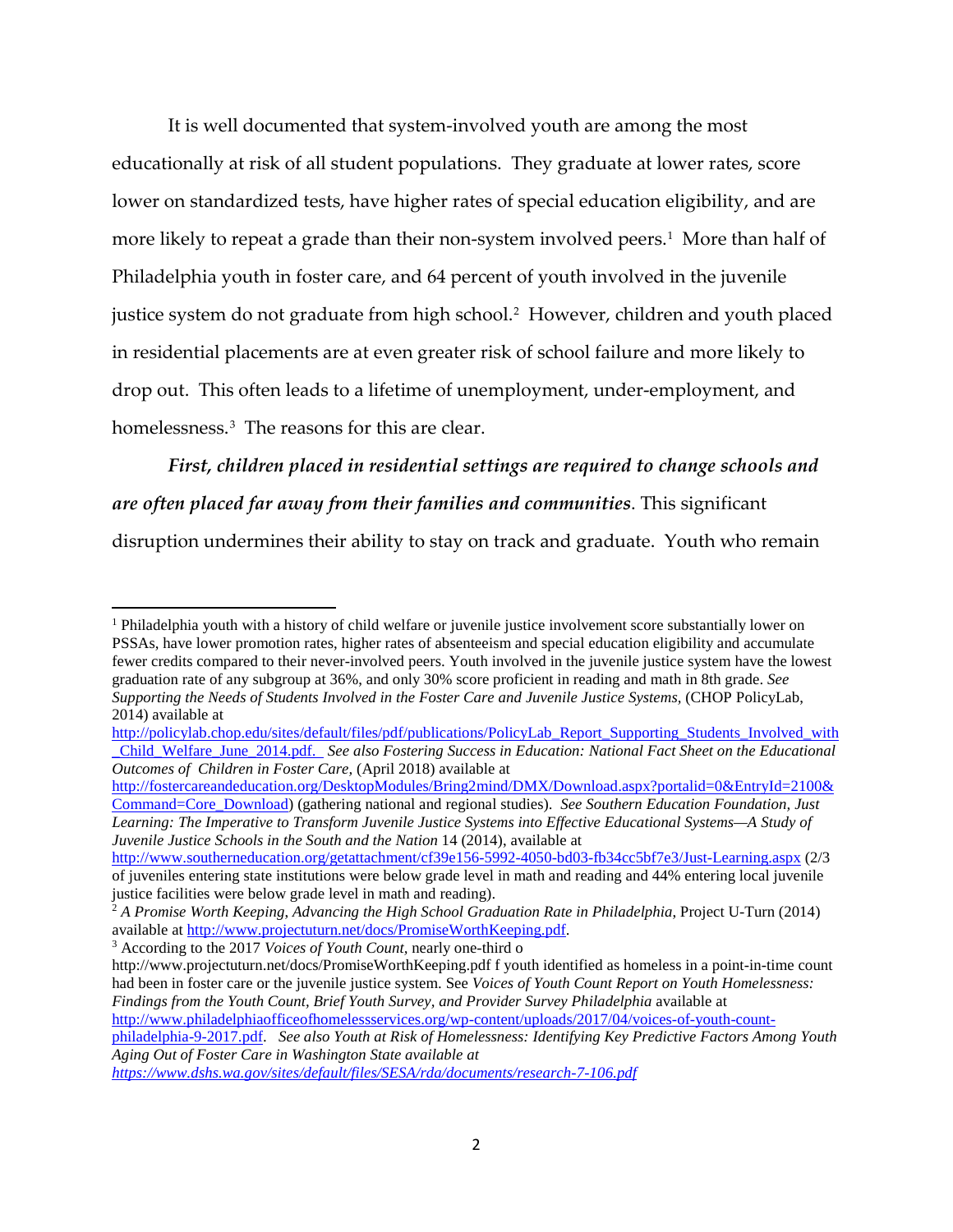in the same school are twice as likely to graduate and a high school student with even one fewer school change is 1.8 times more likely to obtain a diploma.[4](#page-2-0) Children placed in institutional care -- many of whom attend more than one residential placement -- don't have the option to remain in the same school and often experience multiple school changes undermining academic progress with each school change.

*Second, children in institutional placements commonly attend inferior "on grounds" schools* rather than local public schools where the institution is located.[5](#page-2-1) Ongrounds schools are predominantly licensed as "private academic schools" and exist largely in the shadows, with little oversight by local education agencies or the state.<sup>[6](#page-2-2)</sup> Pursuant to state policy, these programs are subject to on-site cyclical monitoring only once every six years and then only with regard to students with disabilities. These schools, licensed by the State Board of Private Academic Schools, have wide discretion in creating educational programs and are not required to follow the same rigorous state curriculum requirements and academic standards as public schools.[7](#page-2-3)

While their peers attend public schools, which must meet state educational standards,<sup>[8](#page-2-4)</sup> children at on-ground schools receive an education that is frequently inferior and undermines their ability to graduate from high school. Many children and

<span id="page-2-1"></span><sup>5</sup> See *Educational Success and Truancy Prevention* Report to State Roundtable (2013) at p. 5, available at [http://www.ocfcpacourts.us/assets/upload/Resources/Documents/2013%20State%20RT%20report%20on%20Educat](http://www.ocfcpacourts.us/assets/upload/Resources/Documents/2013%20State%20RT%20report%20on%20Educational%20Success%20and%20Truancy%20Prevention(9).pdf) [ional%20Success%20and%20Truancy%20Prevention\(9\).pdf](http://www.ocfcpacourts.us/assets/upload/Resources/Documents/2013%20State%20RT%20report%20on%20Educational%20Success%20and%20Truancy%20Prevention(9).pdf) (Of 42 counties surveyed, nearly 80%reported that children living in congregate care settings with on-site schools "sometimes" or "rarely" attend a local public school. <sup>6</sup> See 24 P.S. § 6702, 22 Pa. Code § 51.2. Data obtained from PA Department of Education regarding type of school is available at

<span id="page-2-2"></span>[http://www.edna.ed.state.pa.us/Screens/wfSearchEntityResults.aspx?AUN=&SchoolBranch=&CurrentName=&City](http://www.edna.ed.state.pa.us/Screens/wfSearchEntityResults.aspx?AUN=&SchoolBranch=&CurrentName=&City=&HistoricalName=&IU=-1&CID=-1&CategoryIDs=18%2c&StatusIDs=1%2c2%2c)  $=\&HistoricalName=\&IU=-1\&CID=-1\&CategoryIDs=18\&2c&StatusIDs=1\&2c2\&2c$ , Some on-grounds schools are licensed as approved private schools as defined by 22 Pa. Code  $\S 171.11$  or private residential rehabilitative institutions (PRRIs) as defined by 24 P.S. § 9-964.1. Approved private schools are reevaluated once every 3 years. 22 Pa Code § 171.20(b).

 $\overline{a}$ 

<span id="page-2-0"></span><sup>4</sup> *See e.g.,* Pecora et al., 2006, Northwest Alumni Study and Pecora, P., Williams, J., Kessler, R.C., Downs, A.C., O'Brien, K., Hiripi, E., & Morello, S. (2003). *Assessing the Effects of Foster Care: Early Results from the Casey National Alumni Study*. Seattle, WA: Casey Family Programs

<span id="page-2-3"></span><sup>7</sup> *See Private Academic Schools Act*, 24 P. S. § § 6701—6721 and 22 Pa Code §51.4 (Private Academic License requirements).

<span id="page-2-4"></span>*See* 22 Pa Code § 4.12 (Academic standards applicable to public education providers.)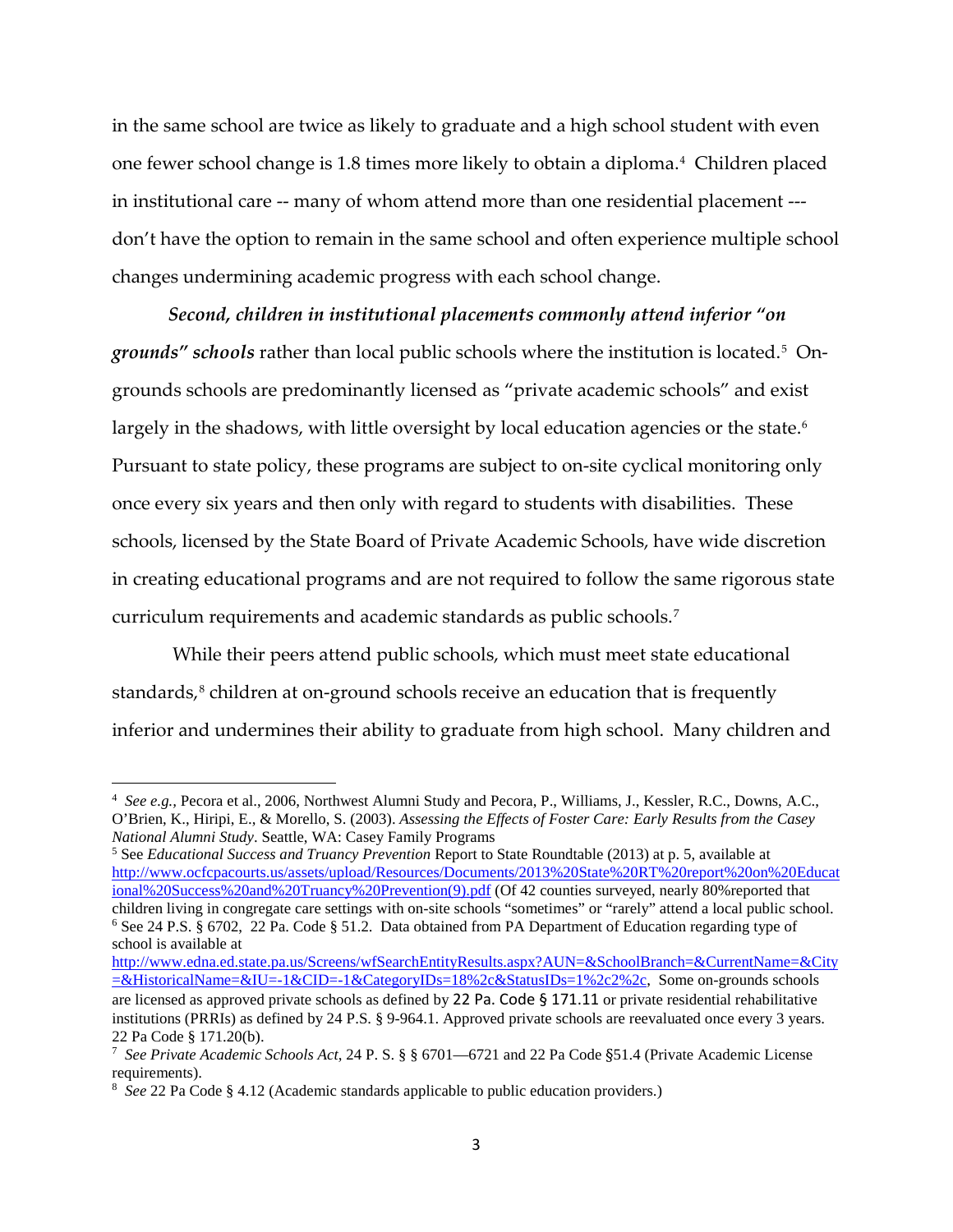youth are not properly evaluated upon entering the on-grounds school and may be placed in an inappropriate grade or program. This occurs despite the adoption of federal requirements for juvenile justice facilities under the *Every Student Succeeds Act*. [9](#page-3-0) Students attending on-grounds schools are often taught in multi-grade classrooms, sometimes by uncertified or improperly certified teachers, and frequently receive below-grade-level course work. This prevents them from developing critical skills, building knowledge, and staying on track to graduate. Fifty-two percent of child welfare professionals reported that the curriculum at on-grounds schools is far below grade level, limited in instruction hours, relies heavily on worksheets, and fails to advance basic skills, as reflected in qualitative surveys conducted by the Education Law Center through a fellowship made possible by the Stoneleigh Foundation.[10](#page-3-1) 

On-grounds schools often lack essential resources, staff and services required to educate the children they purport to serve. [11](#page-3-2) In some cases, youth spend their days completing worksheets or engaging exclusively in on-line credit programs with minimal or no live instruction. Many parents or education decision makers are never apprised of a child's legal right to attend a public school under the Pennsylvania School Code. [12](#page-3-3) In many cases, judges court order youth to attend on-grounds schools in a misguided attempt to solve a child's truancy problem. Instead, children with a history of absenteeism find themselves further behind their peers upon returning to their neighborhood schools, where they are more likely to be truant and ultimately drop out of school all together.

<span id="page-3-1"></span><span id="page-3-0"></span> $\overline{a}$ <sup>9</sup> *See Title I Part D—Prevention and Intervention Programs for Children and Youth Who Are Neglected, Delinquent, or At-Risk*, 20 U.S.C. § 6436 (requiring state education agencies to establish procedures to ensure that youth are assessed to identify educational needs when they enter a juvenile justice facility, when practicable.) <sup>10</sup> See Moving the Dial: A Report on Education Experiences of Children in Pennsylvania Residential Treatment *Facilities* (Stoneleigh Foundation, 2011) available a[t https://stoneleighfoundation.org/wp](https://stoneleighfoundation.org/wp-content/uploads/2018/02/Moving-the-Dial.Styer_.pdf)[content/uploads/2018/02/Moving-the-Dial.Styer\\_.pdf;](https://stoneleighfoundation.org/wp-content/uploads/2018/02/Moving-the-Dial.Styer_.pdf) 11 *Id.*

<span id="page-3-3"></span><span id="page-3-2"></span><sup>12</sup> 24 P.S. § 13-1306.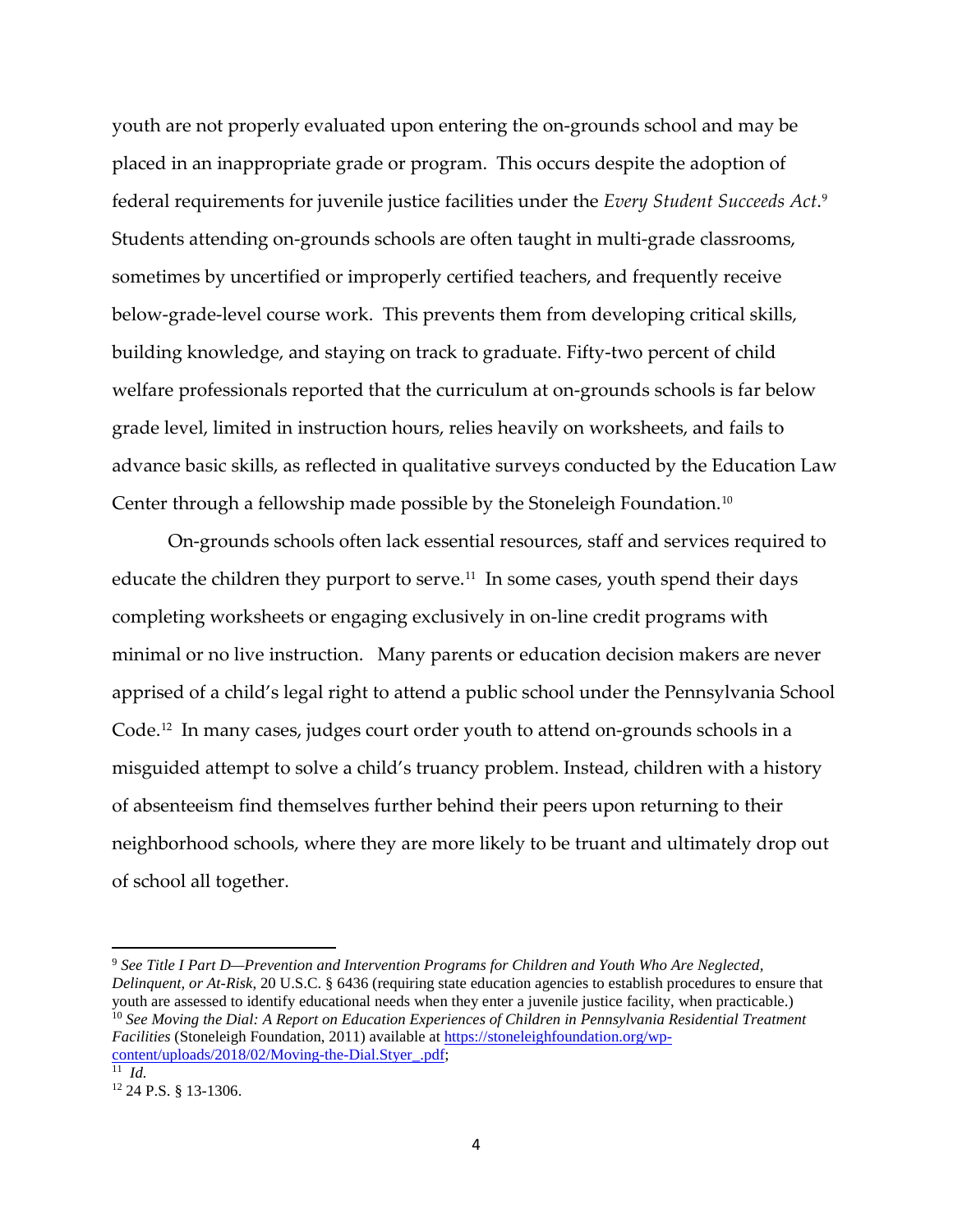Third, *students with disabilities are more likely to be placed in residential facilities and are particularly harmed when educated online or through a one-size-fitsall on-grounds school.* Disproportionately, children in foster care or the juvenile justice system are students with disabilities: studies show that system-involved children are between 2.5 and 3.5 times more likely to receive special education services than their non-system involved peers. [13](#page-4-0) The problems are myriad: from delays in securing the child's Individualized Education Program (IEP), to failing to obtain a timely evaluation, to the failure of school staff to effectively differentiate instruction, to a lack of rigorous progress monitoring and the failure to implement a child's IEP or provide related services, students with disabilities often fail to make progress. They are denied the free, appropriate, public education to which they are legally entitled. Moreover, because the majority of children in residential placements are students with disabilities, these students are denied the opportunity to be educated in the least restrictive environment and instead are segregated from their non-disabled peers while attending an ongrounds school.

*Finally, when youth return from these residential facilities, they find themselves – through no fault of their own – far below grade level, having earned few credits, and having made little progress.* Because private academic schools are not obligated to meet the same educational standards as public schools, the courses a youth takes will not align with the School District of Philadelphia to which they return. Public schools are not required to accept credits earned at private academic schools, or count them towards graduation. Some on-ground schools do not even award credits at all,

l

<span id="page-4-0"></span><sup>&</sup>lt;sup>13</sup> National Fact Sheet on the Educational Outcomes of Children in Foster Care, Id. at p.2 (between 35.6% and 47.3% of children in foster care receive special education services) at [http://www.fostercareandeducation.org/.](http://www.fostercareandeducation.org/) In Philadelphia, 1 in 4 students ever involved with the child welfare and/or juvenile justice system received special education services. This rate is 64% higher than students with no history of involvement. *Supporting the Needs of Students Involved with the Child Welfare and Juvenile Justice System in the School District of Philadelphia* at [http://policylab.chop.edu/sites/default/files/pdf/publications/PolicyLab\\_Report\\_Supporting\\_Students\\_Involved\\_with](http://policylab.chop.edu/sites/default/files/pdf/publications/PolicyLab_Report_Supporting_Students_Involved_with_Child_Welfare_June_2014.pdf) [\\_Child\\_Welfare\\_June\\_2014.pdf.](http://policylab.chop.edu/sites/default/files/pdf/publications/PolicyLab_Report_Supporting_Students_Involved_with_Child_Welfare_June_2014.pdf)